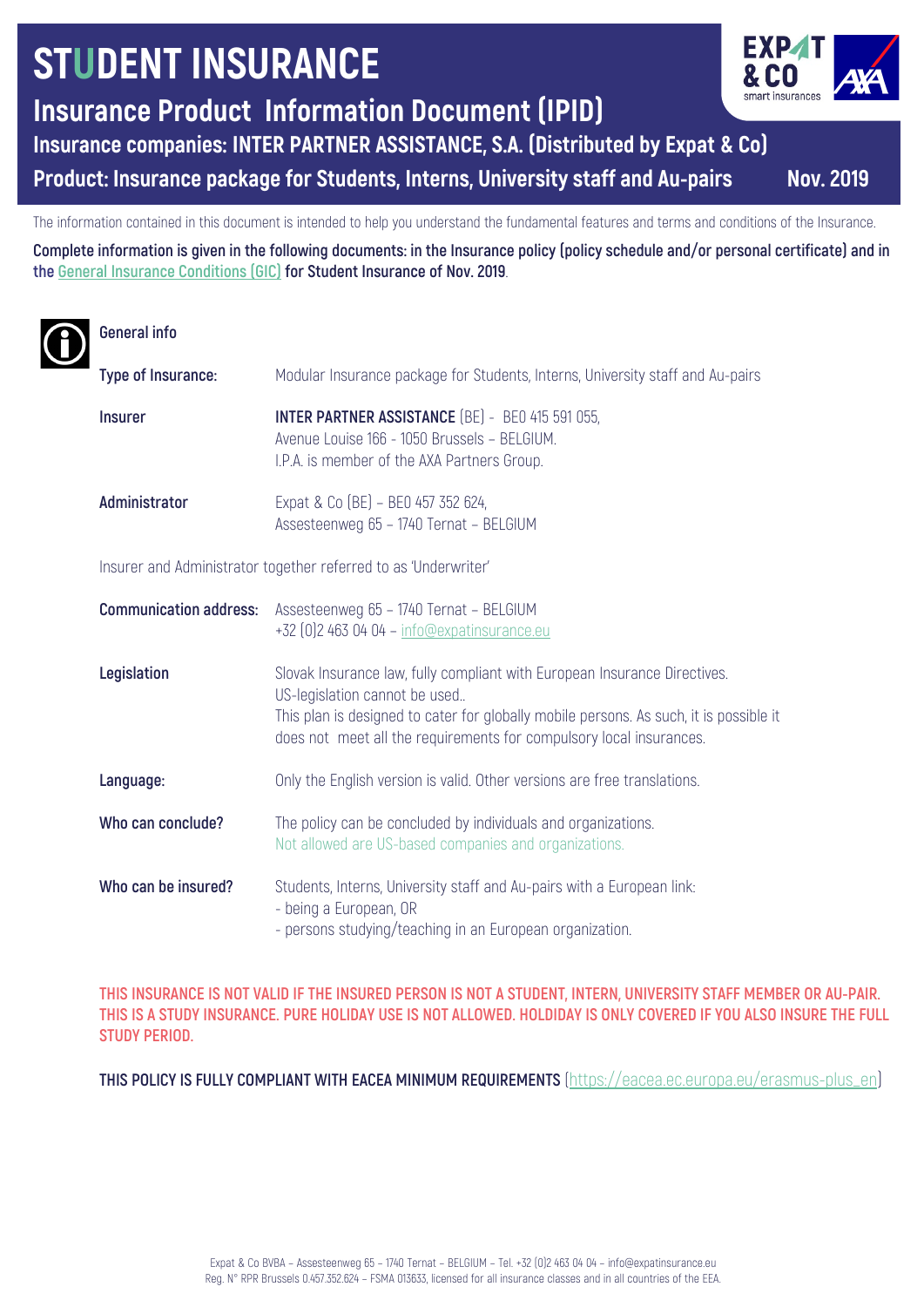#### **What can be covered?**

 $\checkmark$  Module 1: Medical care

(Medically necessary Inpatient, Outpatient, Dental treatments.

- Pregnancy & childbirth costs only for collective Erasmus policies, unless otherwise agreed)
- $\checkmark$  Module 2: Assistance (Repatriation, early return, search & rescue, legal assistance ...)
- $\checkmark$  Module 3: Accidents (death, disability by accident)
- $\checkmark$  Module 4: Household content & Baggage: (theft/loss/damage, purchase first essentials)
- $\checkmark$  Module 5: Private Liability (non-contractual liability), Tenant liability (incl. Legal defence). (Host family and University seen as third party)
- $\checkmark$  Option 1: Study Cancellation
- $\checkmark$  Option 2: Underwater sports, winter sports, speleology
- $\checkmark$  Option 3: Special clauses, needed to receive visa in AT, CH and US.

Pay attention: the cover can differ per version. Please see the Benefits Guide in our GIC

**What is not covered? (**Unless otherwise agreed …)

- **x** Any illness/injury/event which occurred before the beginning of the insurance period
- **x** Direct/indirect involvement in war, invasions, riots, lock-outs, use of weapons, criminal acts,
- **x** Alcohol and drugs abuse. Active engagement in fights,
- **x** Recklessness, severe negligence. Dangerous sports, unless otherwise stated,
- **x** In case of sanctions against the country of nationality of the insured person or customer.
- **× Medical:** Treatments that can wait until return to the home country
- **× Medical:** Treatments not consistent with diagnose, customary treatments, medical standards, or provided by non-licensed medical personnel or first degree relatives,
- **x Medical:** costs that can be claimed on the strength of a Social Security scheme (if any),
- **× Medical:** contraception, venereal diseases, sterilizations, sexual dysfunction,
- **x Medical:** Vaccinations that should be taken before leaving,
- **x Dental:** set of teeth already in a bad condition at effective date, bleaching and other cosmetic treatments,
- **x Assistance**: Pregnancies after the 6<sup>th</sup> month
- **× Accidents:** intentional acts, (attempted) suicide
- **x Accident:** as air crew member
- O **Baggage** left unattended and/or confiscated
- **x Baggage & Household content**: cash and values, animals, fragile items
- **x Baggage & Household content:** wear and tear, vermin
- **x Liability**: liability subject to a compulsory insurance
- **x Liability:** aircrafts, motor vehicles, boats>200 kg, drones>5 kg
- **k** Liability: hunting, horses
- **x Travel cancellation**: changes in travel plans by the insured person
- $\times$  For the full list of exclusions see our GIC (Art.5, 16, 26.1., 28, 32, 39, 43.2.2., 44, 47, 63, 69)



#### **What are the limitations?**

**!** There is an overall annual limit and limits per cover depending the versions and options, except for Health and Assistance. **!** There can be a deductible for some covers in the Comprehensive version. Please consult the Benefits Guide in our GIC. There is NO deductible in the EACEA minimum cover.

**!** War zones limited to 14 days after break out, except for Health and Assistance.

- **! Medical care**: free choice of doctor/hospital, except in USA where we have a network in place.
- **! Study Cancellation insurance** is solely valid if concluded within 21 days of booking the travel arrangement.

Contrary to the inception date of the travel cancellation option is valid as from policy issue date.

- **! Accidents**: reduction to 50% for insured persons over 70
- **! Accidents**: reduction to 50% for drivers < 25 years of motorcycles > 50 cc
- **! Liability:** decreased limits for US